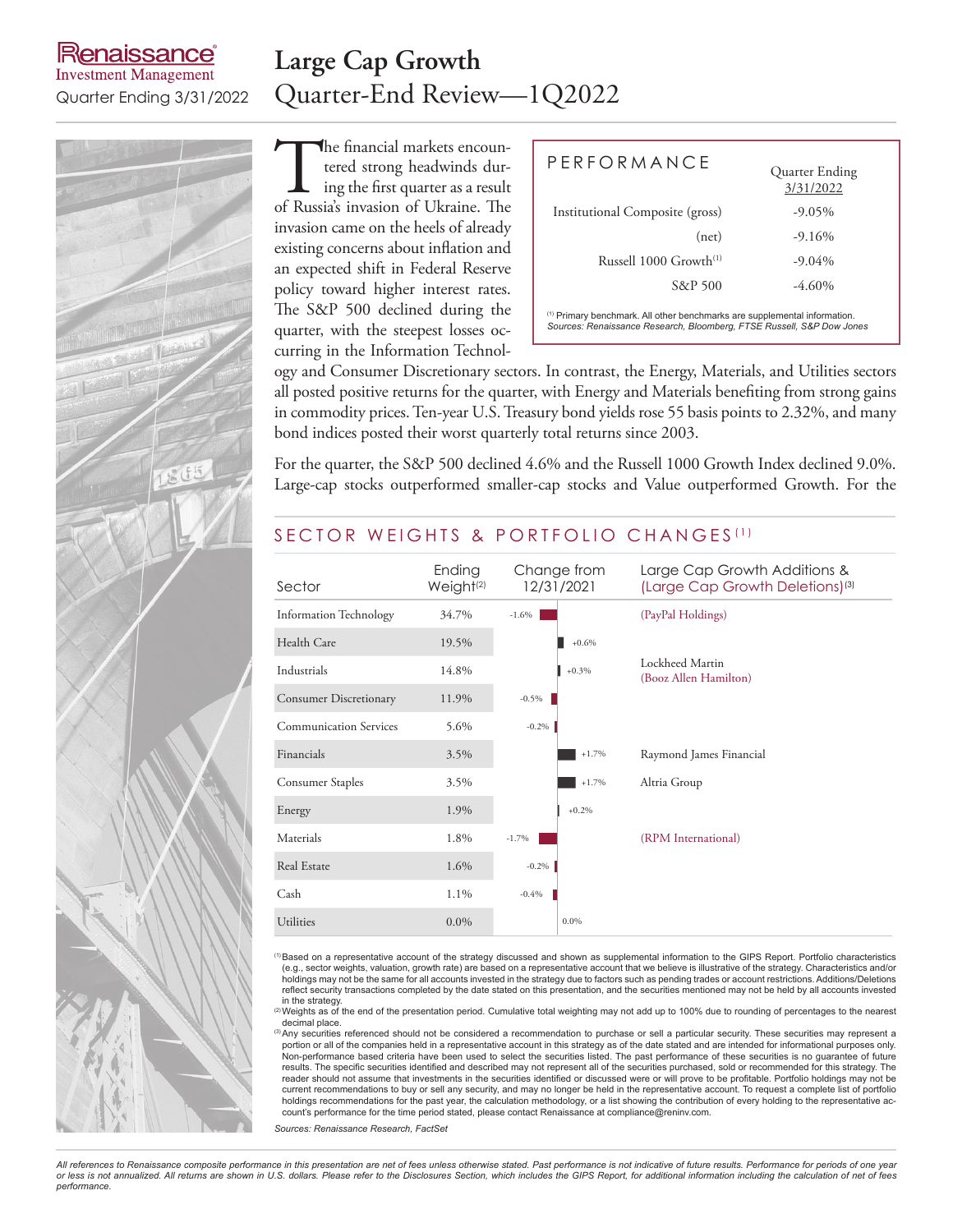# enaissance

**Investment Management** 

# **Large Cap Growth** Quarter Ending 3/31/2022 Quarter-End Review—1Q2022

### CONTRIBUTORS TO RETURN (1)(2)

| Ticker      | Company Name                                       | Average Weight <sup>(3)</sup> | Contribution to Return |  |  |
|-------------|----------------------------------------------------|-------------------------------|------------------------|--|--|
|             | TOP FIVE CONTRIBUTORS-LARGE CAP GROWTH             |                               |                        |  |  |
| EOG         | EOG Resources                                      | 1.94%                         | 0.58%                  |  |  |
| ABC         | AmerisourceBergen                                  | 1.86%                         | 0.30%                  |  |  |
| <b>VRTX</b> | Vertex Pharmaceuticals                             | 1.62%                         | 0.28%                  |  |  |
| <b>UNP</b>  | Union Pacific                                      | 1.87%                         | 0.16%                  |  |  |
| <b>MO</b>   | Altria Group                                       | 0.93%                         | $0.09\%$               |  |  |
|             | <b>DOTTOM EIVE CONTRIBUTORS IMPORTABLE OR MITH</b> |                               |                        |  |  |

#### ON RIBUIORS—LARGE CAP

| <b>VRT</b>  | Vertiv          | 1.34%    | $-0.91\%$ |
|-------------|-----------------|----------|-----------|
| FB          | Meta Platforms  | 1.42%    | $-0.62%$  |
| HD          | Home Depot      | 1.69%    | $-0.53\%$ |
| <b>LRCX</b> | Lam Research    | 1.63%    | $-0.50\%$ |
| <b>PYPL</b> | PayPal Holdings | $0.47\%$ | $-0.44%$  |

(1)Based on a representative account of the strategy discussed and shown as supplemental information to the GIPS Report. Portfolio characteristics (e.g., sector weights, valuation, growth rate) are based on a representative account that we believe is illustrative of the strategy. Characteristics and/or hold-

ings may not be the same for all accounts invested in the strategy due to factors such as pending trades or account restrictions.<br><sup>(2)</sup>The securities listed should not be considered a recommendation to purchase or sell a p bottom five contributors by weight to the performance of a representative account in this strategy as of the date stated and are intended for informational<br>purposes only. The past performance of these securities is no guar or discussed were or will prove to be profitable. Portfolio holdings may not be current recommendations to buy or sell a security and may no longer be<br>held in the representative account. To request a complete list of portf

compliance@reninv.com.<br><sup>(3)</sup>Average weights over the presentation period.

*Source: Renaissance Research, FactSet*

quarter, our portfolio returns were in line with the Russell 1000 Growth benchmark and lagged the S&P 500.

**EOG Resources** (EOG) was our top contributor in the first quarter. The company benefited from several factors, including heightened oil supply worries following the Russian invasion of Ukraine and continued strong demand for crude oil as the economy recovers to pre-pandemic levels. We were particularly encouraged by the company's capital return strategy, with increases in both dividends and stock buybacks. **AmerisourceBergen** (ABC) was another strong performer. The stock benefited from the company's stable and predictable business model, seen as a desirable attribute in the current economic environment. In addition, AmerisourceBergen, along with other large drug distributors, announced an agreement to settle long-standing opioid litigation which brings resolution to this industry-wide overhang. Lastly, **Vertex Pharmaceuticals** (VRTX) gained after reporting strong operating results, driven by the successful targeting of additional patient populations in its cystic fibrosis franchise. Investor sentiment has also improved following company announcements that multiple drug molecules have advanced through the pipeline and are entering pivotal drug trials this year.

On the negative side, **Vertiv Holdings** (VRT) declined after reporting disappointing operating results that were driven primarily by supply-chain constraints. The company is experiencing short-term profitability headwinds as ongoing price increases are still lagging rising input costs. While we were disappointed with management's execution, we remain encouraged by strong demand for the company's cooling products, which remain essential to the secular growth of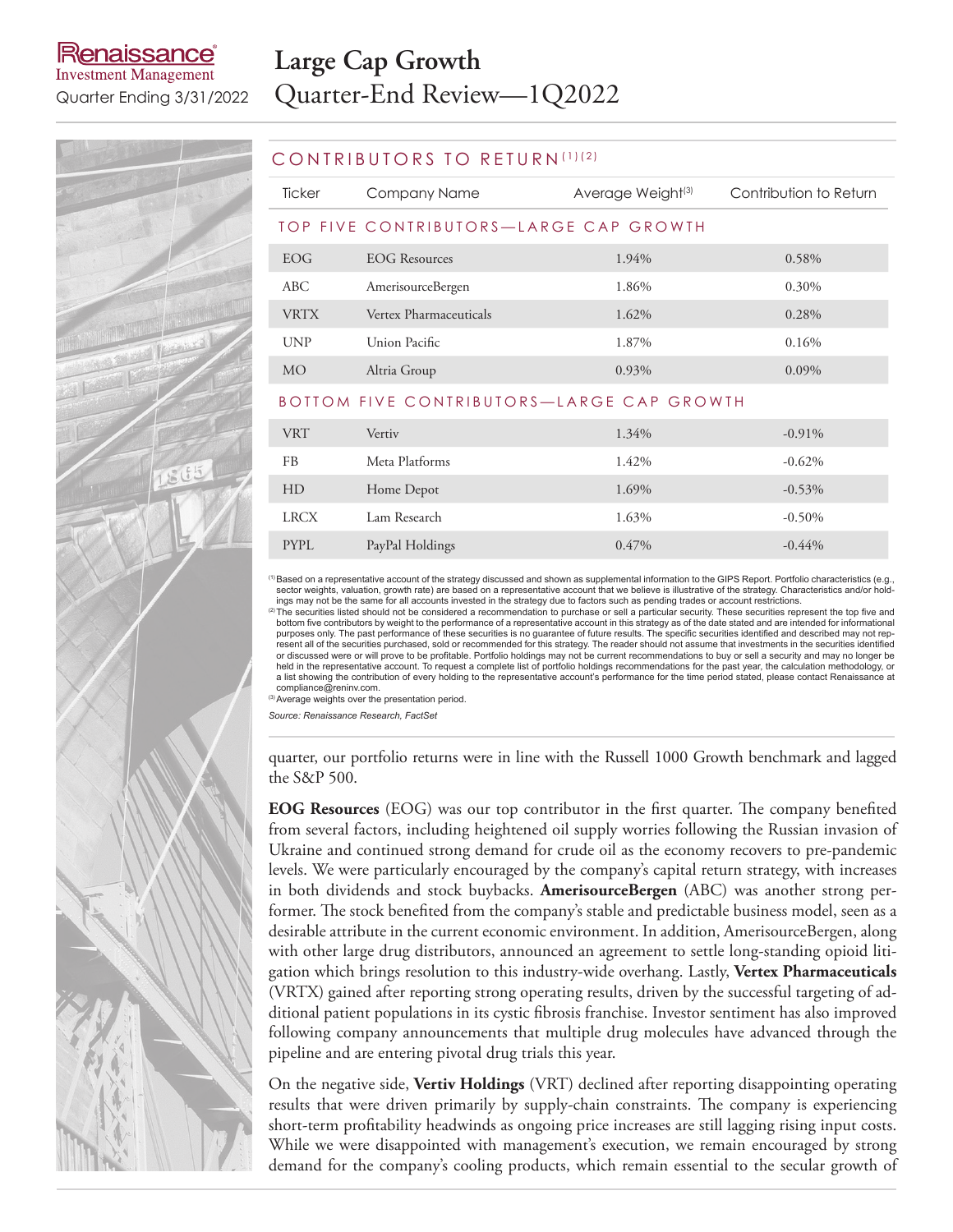lenaissance **Investment Management** 

### **Large Cap Growth** Quarter Ending 3/31/2022 Quarter-End Review—1Q2022

cloud computing. **Meta Platforms** (FB) lost ground following disappointing operating results and a challenging outlook of slowing growth and increasing capital investments. Meta also acknowledged increasing competitive threats from rival social media platform TikTok. We expect that decelerating revenue growth combined with heightened competition will weigh on the stock in the near-term. Lastly, **Home Depot** (HD) declined despite reporting solid operating results and providing realistic expectations for 2022. Housing-related stocks in general underperformed in the first quarter, driven by rising interest rates and the uncertain impact that elevated inflation may have on consumer spending.

During the first quarter, we made several changes to further improve the overall quality of our portfolio. We added a new position in the Financials sector with **Raymond James Financial** (RJF), a diversified financial asset manager. We particularly like the company's focus on its core Private Client Group, which utilizes its financial advisory relationships to provide ancillary services. Looking forward, we believe the company will see an acceleration in banking revenues while leveraging its Financial Advisor network to drive earnings growth. We also added a new position in the Consumer Staples sector with **Altria Group** (MO), the parent company of Phillip Morris USA, the market leader in U.S. tobacco. We are attracted to Altria's stable and highly profitable business model that generates returns comparable to large software companies. Altria currently generates a free-cash-flow yield in the low teens that supports a mid-7% dividend yield. We also like Altria's non-tobacco assets, specifically, the company's 10% stake in Anheuser-Busch InBev (ABI), and its growing non-cigarette assets that could offset declining cigarette usage.

Conversely, we sold our position in **PayPal** (PYPL) following a deterioration in fundamental factors and several quarters of disappointing operating results. From a qualitative perspective, we believe that despite a solid macro backdrop that is conducive to market share gains, the company did not fully anticipate inflation and supply chain headwinds that have resulted in decelerating growth. We also sold our position in **Booz Allen Hamilton** (BAH) following a deterioration in fundamental factors. While demand for government IT services remains robust, budget headwinds and the impact of COVID-19 on the company's consulting workforce present major challenges through which management will need to navigate. We believe it is prudent to move to the sidelines as these external forces will likely remain challenges for the foreseeable future.

Beyond the obvious human tragedy of the invasion of Ukraine and the ensuing war, the implications of the conflict and resulting sanctions on Russia resulted in a surge in many commodities. Russia is a major exporter of oil and natural gas and a major producer of metals such as aluminum, nickel, and copper which are used in a wide variety of industrial applications. Russia is also the world's top exporter of wheat, while Ukraine is a significant exporter of both wheat and corn. Price increases in these goods are likely to exacerbate serious concerns over inflation and have undoubtedly drawn the attention of the Federal Reserve. In March, the Fed raised its benchmark federal funds rate by a quarter-percentage point to a range of between 0.25% and 0.5%, marking its first increase since 2018.

The war continues as of this writing, with the Ukrainians putting up surprisingly strong resistance. The reaction of other European nations in supplying both humanitarian assistance and military aid to Ukraine has unquestionably contributed to Ukraine's relative success in the war thus far.

We will not venture to speculate on how this conflict will be resolved, but we will acknowledge that the geopolitical landscape will likely be altered for some time. As a result, we believe it will be even more imperative in the months and years ahead to focus on high-quality investments and to employ a disciplined framework for decision making. Over our 43-year history, we have experienced a number of turbulent periods, including a number of wars (The Gulf War, The Iraq War, and The War in Afghanistan, among others), and we recognize that a long-term disciplined investment perspective leads to good results over time.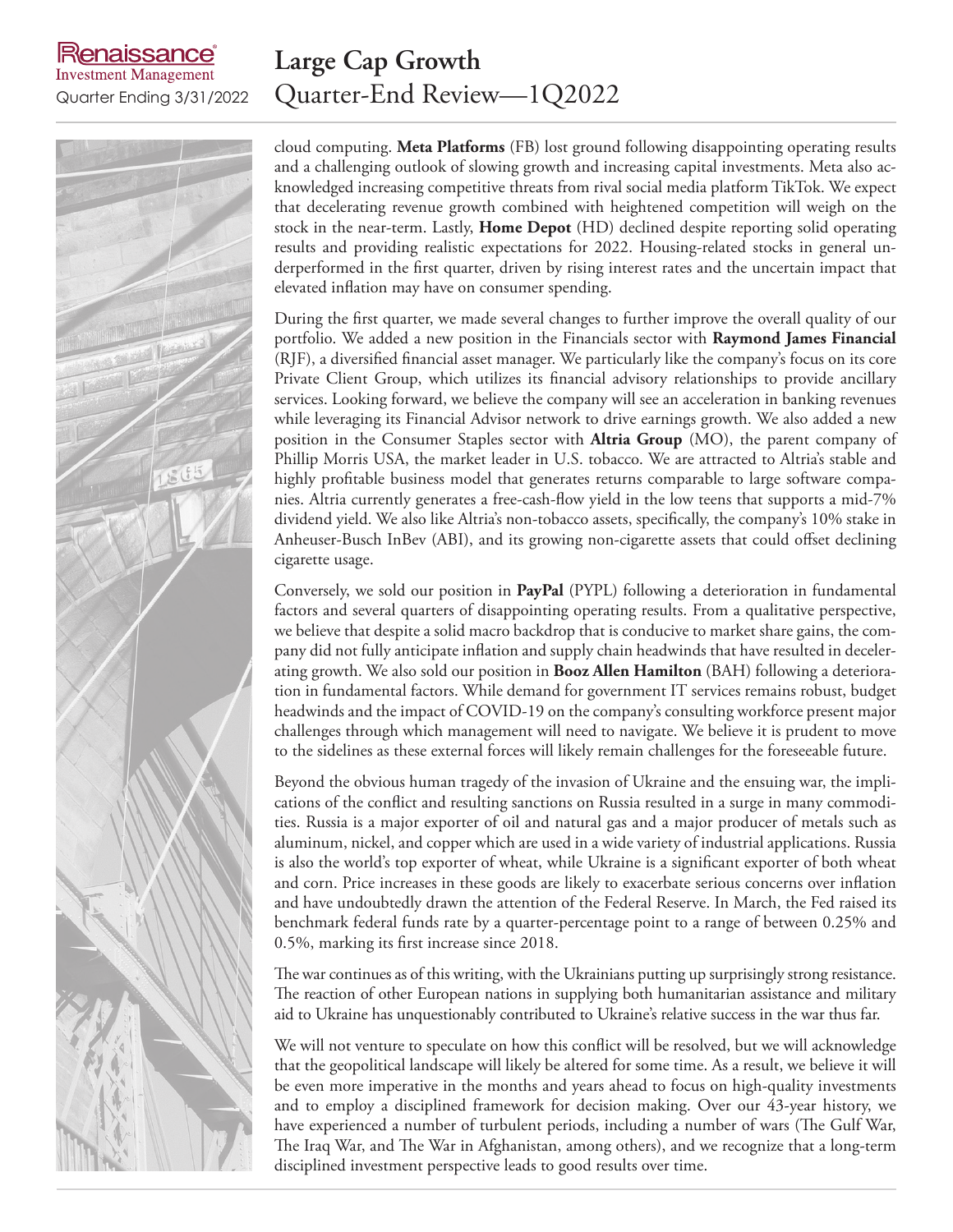aissance **Investment Management** 

### **Large Cap Growth** Quarter Ending 3/31/2022 Quarter-End Review—1Q2022

The increase in the Fed Funds rate announced by the Federal Reserve in March resulted in a new targeted range for the rate of between 0.25% and 0.5%. Officials indicated an aggressive path of further increases ahead, with rate increases coming at each of the remaining six meetings in 2022. The Fed believes that the Fed Funds rate will peak at 2.8% next year, but the current rate of inflation is well above that level. From 1960 through 2020 the Fed Funds rate averaged just over 1.2% above the rate of inflation; with the recent increase, the current Fed Funds rate is 7.4% below the rate of inflation. It seems likely that interest rates will need to move higher and inflation will need to move lower in order for the relationship between rates and inflation to return to normal levels.

While energy prices have soared in recent months, it is worth noting that the sensitivity of the overall economy to energy costs is much lower than during past energy shocks. During the oil price shocks of the late 1970s energy costs were over 10% of all personal consumption expenses, whereas in recent years, they have been about 4%. Better fuel efficiency in automobiles and more efficient industrial operations have reduced the expenses associated with the costs of oil and natural gas. While it may be of little solace at the gas pump, higher energy costs alone are not likely to derail the economy.

What has been derailed in the stock market in recent quarters has been the performance of lower quality or more speculative issues. In early 2021, aggressive growth funds such as the ARK Innovation Fund and investment vehicles such as  $SPACs<sup>(1)</sup>$  posted extraordinary returns even though many of the companies within these funds were unprofitable from an operational standpoint. Over the past year, however, the returns of more speculative issues have been generally weak even as the overall stock market has moved higher. We believe that higher quality and profitable companies will continue to perform better than speculative issues as interest rates move higher through this year.

The 13.0% correction in the S&P 500 from January 3 through March 8 was undoubtedly stressful, but it was generally in line with historical experience. From 1928 on, the stock market has experienced a price correction (drawdown) from its high at some time during every year. Even with these drawdowns, stocks over time have generated strongly positive returns that have been well above the rate of inflation.

We continue to believe that our disciplined approach to identifying high-quality, reasonably priced growth companies will result in good long-term investment returns over time.

 $^{(1)}$ A special purpose acquisition company (SPAC), also known as a "blank check company", is a shell corporation listed on a stock exchange with the purpose of acquiring a private company, thus making it public without going through the traditional initial public offering process.

### D IS CLOSURES

The opinions stated in this presentation are those of Renaissance as of March 31, 2022 and are subject to change at any time due to changes in market or economic conditions.

### GICS SECTOR INFORMATION

Sector Listing according to MSCI and S&P Dow Jones data: MSCI and S&P Dow Jones do not make any express or implied warranties or representations and shall have no liability whatsoever with respect to any GICS data contained herein.

### **PERFORMANCE**

If Renaissance or benchmark performance is shown, it represents historically achieved results, and is no guarantee of future performance. All performance is shown in U.S. dollars unless otherwise stated. Future investments may be made under materially different economic conditions, in different securities and using different investment strategies and these differences may have a significant effect on the results portrayed. Each of these material market or economic conditions may or may not be repeated. Therefore, there may be sharp differences between the benchmark or Renaissance performance shown and the actual performance results achieved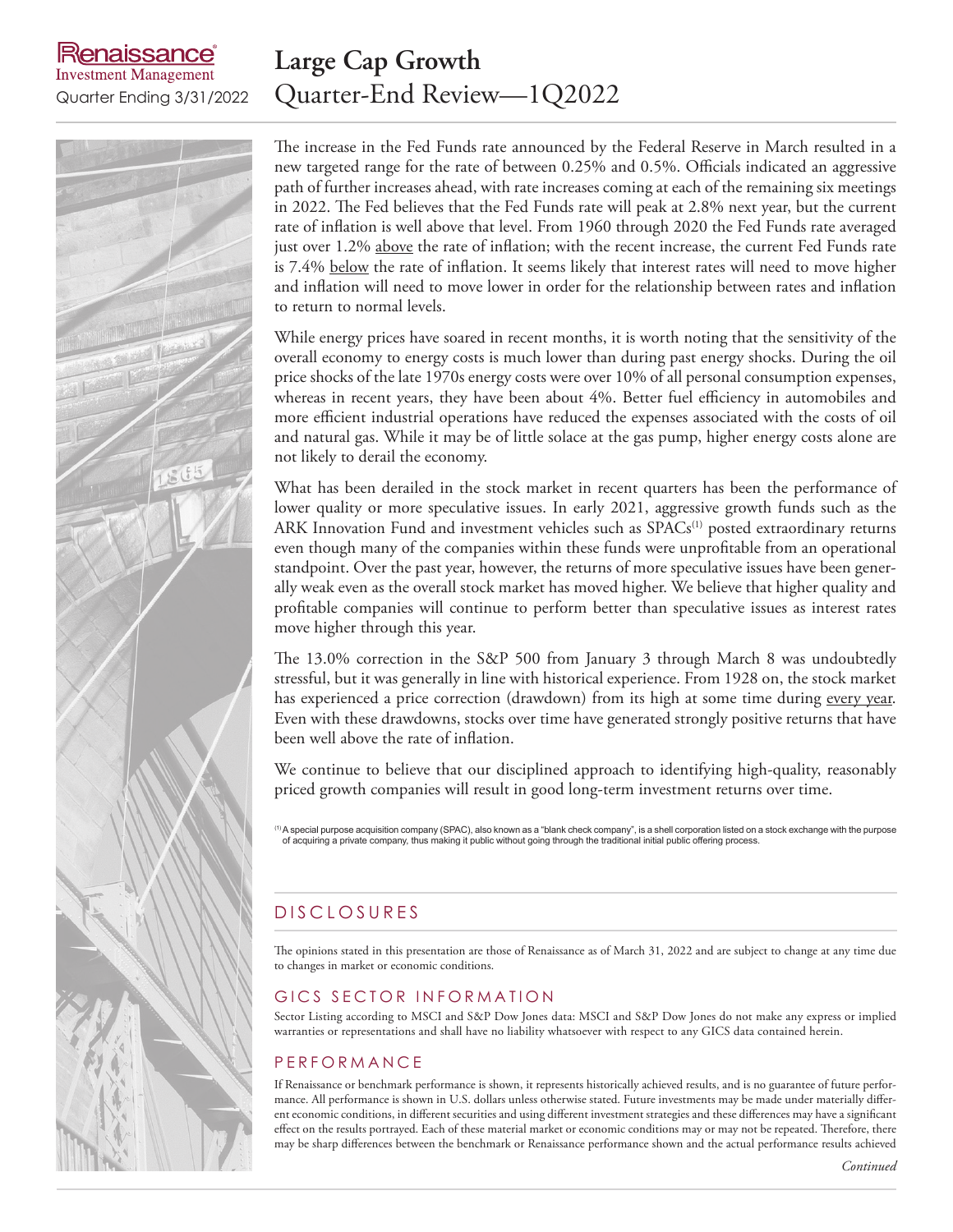### kenaissance **Investment Management**

 $2(55$ 

## **Large Cap Growth** Quarter Ending 3/31/2022 Quarter-End Review—1Q2022

by any particular client. Benchmark results are shown for comparison purposes only. The benchmark presented represents unmanaged portfolios whose characteristics differ from the composite portfolios; however, they tend to represent the investment environment existing during the time periods shown. The benchmark cannot be invested in directly. The returns of the benchmark do not include any transaction costs, management fees or other costs. The holdings of the client portfolios in our composites may differ significantly from the securities that comprise the benchmark shown. The benchmark has been selected to represent what Renaissance believes is an appropriate benchmark with which to compare the composite performance.

The value of an investment may fall as well as rise. Please note that different types of investments involve varying degrees of risk and there can be no assurance that any specific investment will either be suitable or profitable for a client or prospective client's investment portfolio. Investor principal is not guaranteed and investors may not receive the full amount of their investment at the time of sale if asset values have fallen. No assurance can be given that an investor will not lose invested capital. Consultants supplied with these performance results are advised to use this data in accordance with SEC guidelines. The actual performance achieved by a client portfolio may be affected by a variety of factors, including the initial balance of the account, the timing and amount of any additions to or withdrawals from the portfolio, changes made to the account to reflect the specific investment needs or preferences of the client, durations and timing of participation as a RIM client, and a client portfolio's risk tolerance, investment objectives, and investment time horizon. All investments carry a certain degree of risk, including the loss of principal and are not guaranteed by the U.S. government.

#### REFERENCED INDICES

*(Indices are unmanaged and are not available for direct investment.)*

**Russell 1000 Growth Index—**The Russell 1000® Growth Index is a market capitalization weighted index that measures the performance of those Russell 1000® companies with higher price-to-book ratios and higher forecasted growth values.

**S&P 500 Index**—The S&P 500 Stock Index is a market capitalization weighted index and consists of 500 stocks chosen for market size, liquidity and industry group representation.

### RUSSELL DATA

FTSE Russell is the source and owner of the trademarks, service marks and copyrights related to the Russell Indexes. Russell® is a trademark of FTSE Russell. This presentation may contain confidential information and unauthorized use, disclosure, copying, dissemination or redistribution is strictly prohibited. This is a presentation of Renaissance Investment Management. FTSE Russell is not responsible for the formatting or configuration of this material or for any inaccuracy in Renaissance's presentation thereof.

### S&P DATA

S&P Dow Jones is the source and owner of the trademarks, service marks and copyrights related to the S&P Indexes. S&P® is a trademark of S&P Dow Jones. This presentation may contain proprietary S&P data and unauthorized use, disclosure, copying, dissemination or redistribution is strictly prohibited. This is a presentation of Renaissance Investment Management. S&P Dow Jones is not responsible for the formatting or configuration of this material or for any inaccuracy in Renaissance's presentation thereof. This data is to be used for the recipient's internal use only.

### STOCK REFERENCES

If securities are referenced, they should not be considered a recommendation to purchase or sell a particular security. These securities may represent a portion or all of the companies held in a representative account in this strategy as of the date stated and are intended for informational purposes only. Nonperformance-based criteria have been used to select the securities listed. The past performance of these securities is no guarantee of future results. The specific securities identified and described may not represent all of the securities purchased, sold or recommended for this strategy. The reader should not assume that investments in the securities identified or discussed were or will prove to be profitable. Portfolio holdings may not be current recommendations to buy or sell any security, and may no longer be held in the representative account. To request a complete list of portfolio holdings recommendations for the past year, the calculation methodology or a list showing the contribution of every holding to the representative account's performance for the time period stated, please contact Renaissance at compliance@reninv.com.